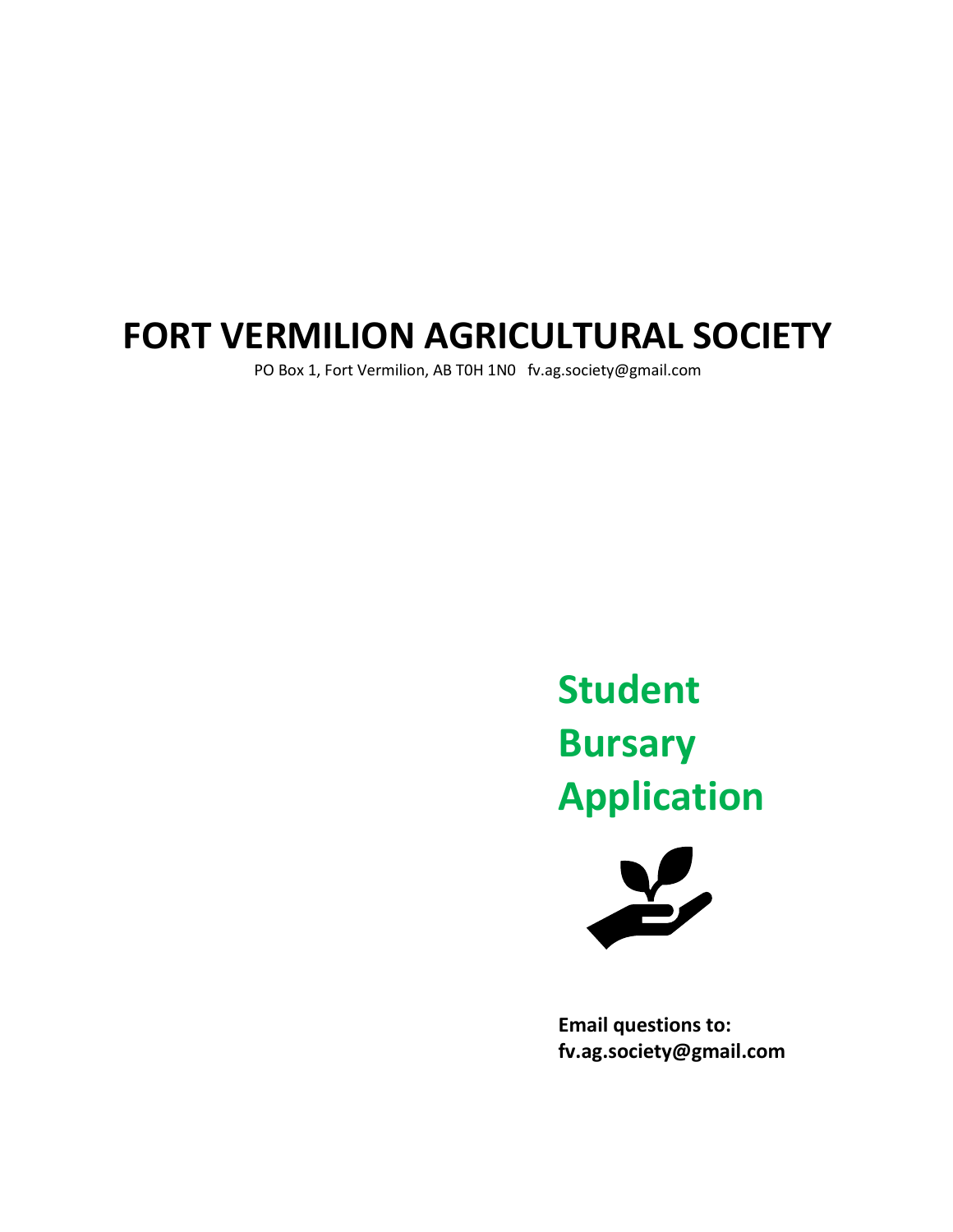

#### **BURSARY INFORMATION**

- 1. **Up to \$1000 in bursaries are available each year.** At the discretion of the Bursary Committee, **two \$500 bursaries,** OR **one \$1000 bursary** may be awarded annually**.** If there is no suitable candidate, no bursary will be awarded.
- 2. The applicant must be enrolled in a program of at least 15 weeks of full-time study and lead to a certificate, diploma, or degree from a recognized Alberta post-secondary institution.
- **3.** The applicant must be a **Grade 12** (Public or Home School) **Graduate** OR **Academic Upgrading Graduate** who completed their high school or equivalent schooling while living in **the Fort Vermilion and Rocky Lane School wards.**
- 4. The Bursary is **open to new graduates and returning post-secondary students.** Preference may be given to first-time applicants; however previous FVAS Bursary recipients will also be considered.
- 5. The Bursary Committee will review all applications and may conduct interviews if necessary.
- 6. Bursary(ies) will be awarded on **MARKS, MERIT, and FINANCIAL NEED,** as determined by official transcripts and information presented in the application. The decisions of the Bursary Committee are final.
- 7. Fort Vermilion Agricultural Society Bursary Recipients are **NOT REQUIRED to return to work in Northern Alberta** or sign a Return Service Agreement.
- 8. FVAS is a registered Sponsor in the Northern Alberta Development Council (NADC) Bursary Partnership Program. Recipients who plan to return to work in Northern Alberta are eligible to apply for a matching NADC Partnership Bursary.
- 9. The FVAS bursary(ies) will be **paid to the recipient(s) by October 31 upon receipt of Confirmation of Attendance** from the post-secondary institution they are attending.

#### **DEADLINES**

- FVAS Bursary Application must be received by……………………………………… **August 31**
- FVAS Bursary Recipient will be selected and notified by………………………… **September 30**
- FVAS Bursary funds will be released by…………………………………………………. **October 31**
- NADC Matching Bursary Application (if eligible) returned to FVAS by……. **November 15**
- FVAS will submit your NADC Bursary Application to NADC by…………………**November 30**

#### **SUBMIT APPLICATIONS**

Complete applications may be dropped off at the **FVAS Museum,** located in the Fort Vermilion Community & Cultural Complex, or sent via:

> Mail: **Fort Vermilion Agricultural Society Bursary Committee** PO Box 1 Fort Vermilion, Alberta T0H 1N0

Email: **[fv.ag.society@gmail.com](mailto:fv.ag.society@gmail.com)**

**Additional Application forms are available at the FV Museum or on our website: [https://fortvermilionheritage.com](https://fortvermilionheritage.com/)**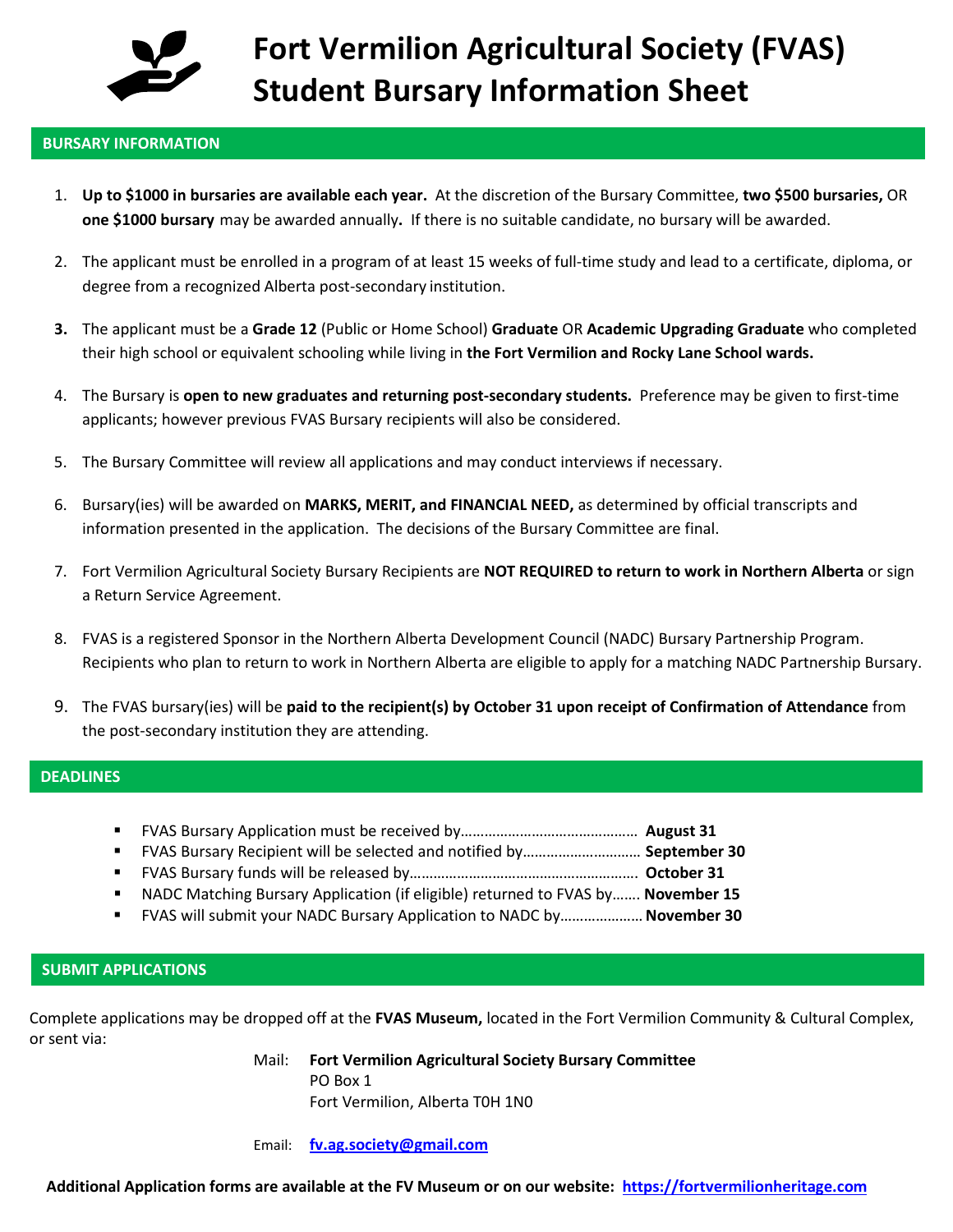

## **Fort Vermilion Agricultural Society (FVAS) Student Bursary Application Form**

| <b>STUDENT INFORMATION</b>                                                                                                                                                                                                     |
|--------------------------------------------------------------------------------------------------------------------------------------------------------------------------------------------------------------------------------|
| Applicant's Name: Name: 2008 2014 2022 2023 2024 2024 2022 2023 2024 2022 2023 2024 2022 2023 2024 2022 2023 20                                                                                                                |
| Mailing Address: National Address: National Address of the Contract of the Contract of the Contract of the Contract of the Contract of the Contract of the Contract of the Contract of the Contract of the Contract of the Con |
|                                                                                                                                                                                                                                |
| <b>EDUCATION INFORMATION</b>                                                                                                                                                                                                   |
| Grade 12 High School Graduate<br>Graduation Year _________                                                                                                                                                                     |
| <b>Academic Upgrading Graduate</b><br>Graduation Year  ___________                                                                                                                                                             |
| Have you already completed a post-secondary certificate, diploma, or degree program?<br>$\vert$   Yes<br>No                                                                                                                    |
|                                                                                                                                                                                                                                |
|                                                                                                                                                                                                                                |
|                                                                                                                                                                                                                                |
| <b>PROPOSED PROGRAM OF STUDIES</b>                                                                                                                                                                                             |
| Alberta Post-secondary Institution you are enrolled in: National Communication of the Communication of the Communication of the Communication of the Communication of the Communication of the Communication of the Communicat |
|                                                                                                                                                                                                                                |
|                                                                                                                                                                                                                                |
|                                                                                                                                                                                                                                |
| Length of Program:<br><u> 1989 - Johann Barn, fransk politik amerikansk politik (</u><br>(weeks OR academic years)                                                                                                             |
|                                                                                                                                                                                                                                |
| Certificate<br>The Program results in a:<br>Diploma<br>Degree                                                                                                                                                                  |
| What year of post-secondary education are you going into? $\Box$ 1 2<br>$\vert$ 3<br>$\vert$ 4                                                                                                                                 |